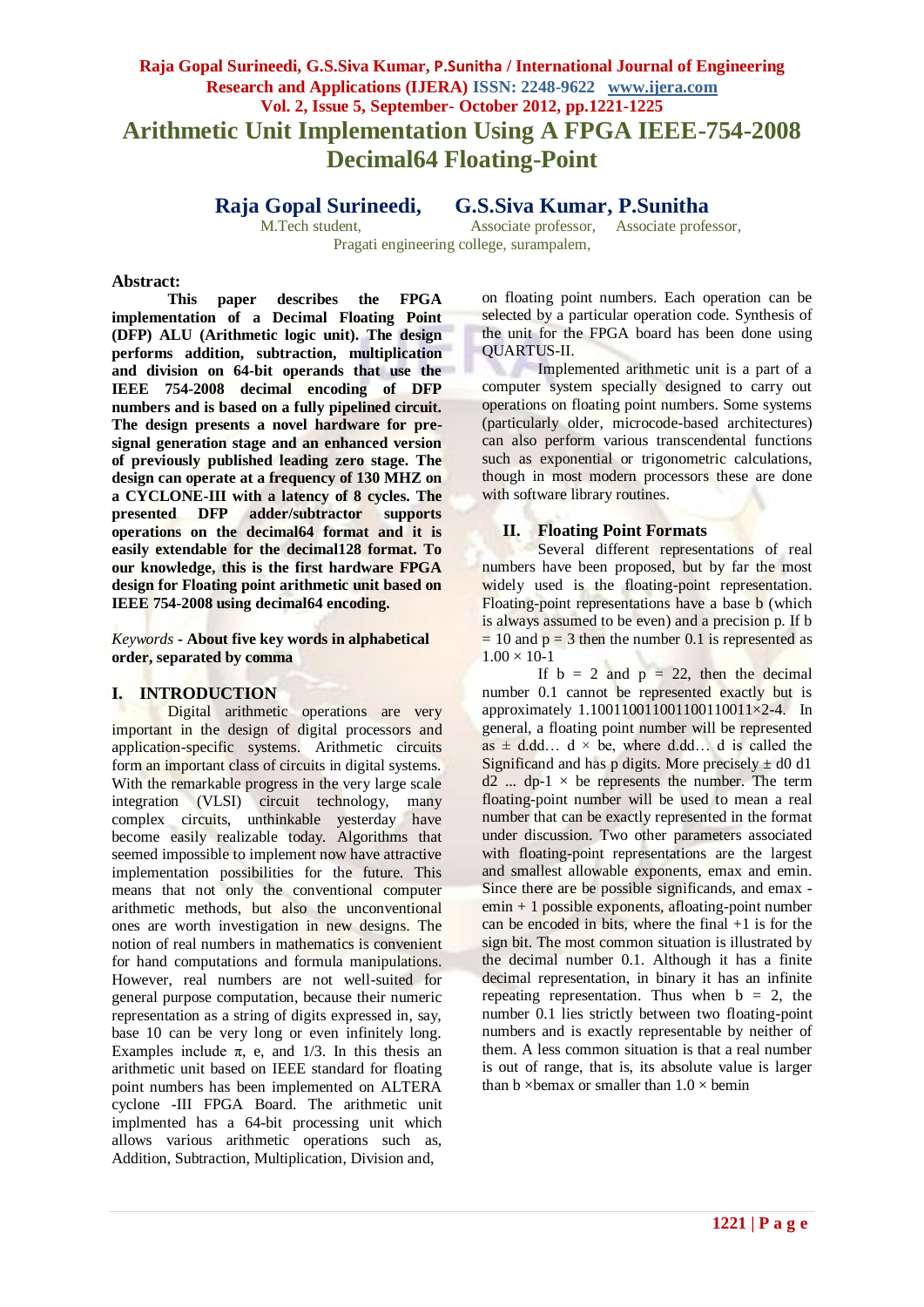### **III. IEEE 754 Standard for Binary Floating-Point Arithmetic:**

The IEEE 754 Standard for Floating-Point Arithmetic is the most widely-used standard for floating-point computation, and is followed by many hardware (CPU and FPU) and software implementations.

The standard specifies:

- $\triangleright$  Basic and extended floating-point number formats
- $\triangleright$  Add, subtract, multiply, divide, square root, remainder, and compare operations
- $\triangleright$  Conversions between integer and floatingpoint formats
- > Conversions between different floatingpoint formats
- $\triangleright$  When it comes to their precision and width in bits, the standard defines two groups: basic and extended format. [3,4,8]

#### *A. Formats*

The standard defines five basic formats, named using their base and the number of bits used to encode them. There are three binary floating-point formats (which can be encoded using 32, 64, or 128 bits) and two decimal floating-point formats (which can be encoded using 64 or 128 bits). The first two binary formats are the 'Single Precision' and 'DoublePrecision' formats of IEEE 754-1985, and the third is often called 'quad'; the decimal formats are similarly often called 'double' and 'quad'.

| <b>Table 2.1: Various basic formats of IEEE 754 standard</b> |  |
|--------------------------------------------------------------|--|
|--------------------------------------------------------------|--|

| $parameter \rightarrow$<br>format name | Ь<br>base | (bits or digits) | emax     |
|----------------------------------------|-----------|------------------|----------|
| binary32                               | 2         | $23+1$ bits      | $+127$   |
| binary <sub>64</sub>                   | 2         | $52+1$ bits      | $+1023$  |
| binary128                              | 2         | $112+1$ bits     | $+16383$ |
| decimal64                              | 10        | 16 digits        | $+384$   |
| decimal128                             | 10        | 34 digits        | $+6144$  |

# *B. Single Precision*

The most significant bit starts from the left. The three basic components are the sign,exponent, and mantissa

| Вıt |                                       |  |  |  |  |          |  |  |  |  |  |  |  |       |  |  |  |  |  |     |  |  |  |  |   |  |
|-----|---------------------------------------|--|--|--|--|----------|--|--|--|--|--|--|--|-------|--|--|--|--|--|-----|--|--|--|--|---|--|
| 3   |                                       |  |  |  |  | 2423     |  |  |  |  |  |  |  | 16 15 |  |  |  |  |  | 817 |  |  |  |  | O |  |
|     | SEEEEEEEEEEMMMMMMMMMMMMMMMMMMMMMMMMMM |  |  |  |  |          |  |  |  |  |  |  |  |       |  |  |  |  |  |     |  |  |  |  |   |  |
|     | Exponent                              |  |  |  |  | Mantissa |  |  |  |  |  |  |  |       |  |  |  |  |  |     |  |  |  |  |   |  |
|     | Sign                                  |  |  |  |  |          |  |  |  |  |  |  |  |       |  |  |  |  |  |     |  |  |  |  |   |  |

Fig 1.Floating representation of single precision

# *C. Double Precision*

The double precision format helps overcome the problems of single precision floating point. Using twice the space, the double precision format has an 11-bit excess-1023 Precision exponent and a 53 bit mantissa (with an implied H.O. bit of one) plus a sign bit. This provides a dynamic range of about  $10\pm308$  and  $14-1/2$  digits of precision, sufficient for most applications. Double precision floating point values take the form shown in Figure2.2.[3]

| <b>Exponent(e)</b> | <b>Fraction</b>         | <b>Value</b>                                               |
|--------------------|-------------------------|------------------------------------------------------------|
| 00000000           |                         | $+0$                                                       |
|                    |                         | (positive zero)                                            |
| 00000000           | 00000000000000000000000 | $-0$                                                       |
|                    |                         | (negative zero)                                            |
| 00000000           | 10000000000000000000000 | $0-127$ $-1$<br>$0-127$<br>$-2 \times 0.2 = -2 \times 0.5$ |
| 00000000           |                         | $0-127 -23$<br>$+2 \times 0.2$                             |
|                    |                         | (smallest value)                                           |
| 00000001           | 01000000000000000000000 | $1127 - 5$<br>$-1.127$<br>$+2$ x1.(2) = +2 x1.25           |
| 10000001           |                         | 129-127<br>$+2$<br>$x1.0=4$                                |
| 11111111           |                         | $+$ infinity                                               |
| 11111111           |                         | - infinity                                                 |
| 11111111           | 10000000000000000000000 | Not a Number(NaN)                                          |
|                    |                         |                                                            |

Table 2.2 Representation of Single Precision floating point numbers

In order to help ensure accuracy during long chains of computations involving double precision floating point numbers, Intel designed the extended precision format. The extended precision format uses 80 bits. Twelve of the additional 16 bits are appended to the mantissa; four of the additional bits are appended to the end of the exponent. Unlike the single and double precision values, the extended precision format does not have an implied H.O. bit which is always one. Therefore, the extended precision format provides a 64 bit mantissa, a 15 bit excess-16383 exponent, and a one bit sign. The format for the extended precision floating point value is shown in Figure 2.3.[3,4,8]

## *D. Exceptions*

The IEEE standard defines five types of exceptions that should be signalled through a one bit status flag when encountered. Some arithmetic operations are invalid, such as a division by zero or square root of a negative number. The result of an invalid operation shall be a NaN (Not a number). There are two types of NaN, quiet NaN (QNaN) and signaling NaN (SNaN). They have the following format, where s is the sign bit:

QNaN = s 11111111 10000000000000000000000 SNaN = s 11111111 00000000000000000000001 The result of every invalid operation shall be a NaN string with a QNaN or SNaN exception. The SNaN string can never be the result of any operation, only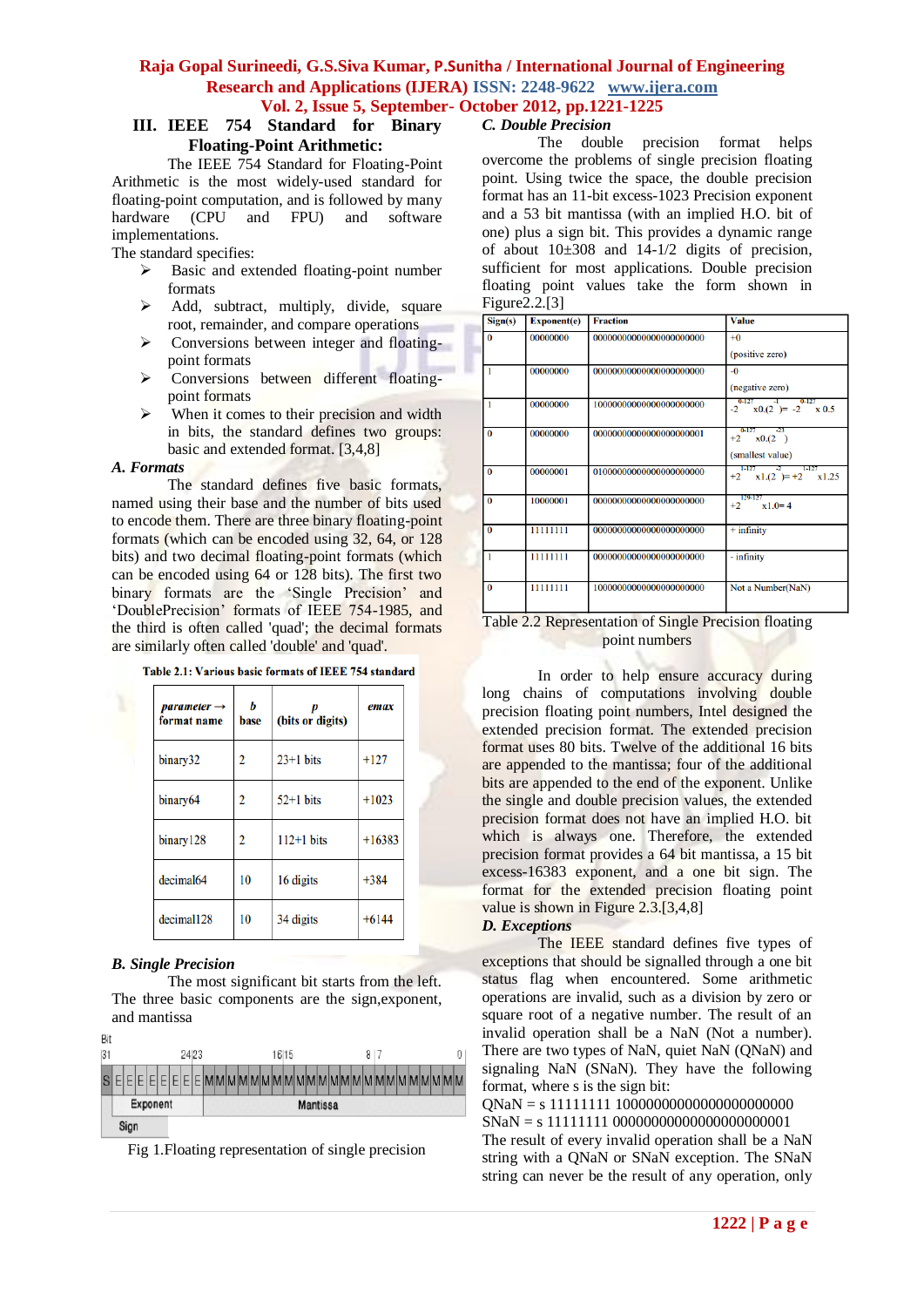the SNaN exception can be signaled and this happens whenever one of the input operand is a SNaN string otherwise the QNaN exception will be signaled. The SNaN exception can for example be used to signal operations with uninitialized operands, if we set the uninitialized operands to SNaN.

#### *E. Range of Floating Point Numbers*

By allowing the radix point to be adjustable, floating-point notation allows calculations over a wide range of magnitudes, using a fixed number of digits, while maintaining good precision. For example, in a decimal floating-point system with three digits, the multiplication that human would write as

 $0.12 \times 0.12 = 0.0144$  Would be expressed as  $(1.2 \times 10^{(-)} \times (1.2 \times 10^{(-)}) = (1.44 \times 10^{(-)})$ 

In a fixed-point system with the decimal point at the left, it would be  $0.120 \times 0.120 = 0.014$  A digit of the result was lost because of the inability of the digits and decimal point to 'float' relative to each other within the digit string. The range of floatingpoint numbers depends on the number of bits or digits used for representation of the significand (the significant digits of the number) and for the exponent. On a typical computer system, a 'double precision' (64-bit) binary floating point number has a coefficient of 53 bits (one of which is implied), an exponent of 11 bits, and one sign bit. Positive floating-point numbers in this format have an approximate range of 10^−308 to 10^308 (because 308 is approximately  $1023 \times log10$  (2), since the range of the exponent is [−1022, 1023]). The complete range of the format is from about  $-10^{\text{4}}308$ through  $+10^{\circ}308$ ..

The number of normalized floating point numbers in a system F(B, P, L, U) (where B is the base of the system, P is the precision of the system to P numbers, L is the smallest exponent representable in the system, and U is the largest exponent used in the system) is:

 $2 * (B - 1) * B<sup>(P-1)</sup> * (U - L + 1) + 1$ . The one is added because the number could be zero. There is a smallest positive normalized floating-point number, Underflow level =  $UFL = B<sup>1</sup>L$  which has a 1 as the leading digit and 0 for the remaining digits of the mantissa, and the smallest possible value for the exponent. There is a largest floating point number, Overflow level = OFL =  $B^{\wedge}$  (U + 1) \* (1 -  $B^{\wedge}$  (-P)) which has B - 1 as the value for each digit of the mantissa and the largest possible value for the exponent. Any number larger than OFL cannot be represented in the given floating-point system and no number smaller than the UFL can be represented in the floating point system.

The IEEE standard goes further than just requiring the use of a guard digit. It gives an algorithm for addition, subtraction, multiplication, division and square root, and requires

### **IV. DESIGN OF ARITHMETIC UNIT**

Decimal arithmetic plays a key role in many commercial and financial applications, which process decimal values and perform decimal rounding. However, current software implementations are prohibitively slow [1], prompting hardware manufacturers such as IBM to add decimal floating point (DFP) arithmetic support to their microprocessors [2]. Furthermore, the IEEE has developed the newly IEEE 754-2008 [3] standard for Floating-Point Arithmetic adding the decimal representation to the IEEE 754-1985 standard. There are several works focused on fixedpoint addition [4, 5]. For example, in [4, 5], Busaba, and Haller propose combined decimal and binary adders using pre-sum and pre-selection logic. Only a few previous recent papers focused on decimal floating-point addition [6-8]. The proposed adder by Cohen et al. [8] and Bohlender et al. [6] have long latencies and produces one result digit each cycle. In [7] presents the first IEEE 754 decimal floating point adder. Nevertheless, recently appears the first publications in decimal arithmetic applications on FPGA [9]. Several hardware designs were synthesized using other platforms than FPGA [10]. this is why it is believed that it can be one of the first implementation on FPGA for addition/subtraction using decimal64 encoding. A recent work [9] presents a DFP adder for FPGA but using Binary Integer Decimal (BID) encoding, whose results will be used in our comparisons. Because of the BID adder occupies less area [9] than our proposed design, it may be argued that the BID format is well suited for hardware implementation but considering the latency-area tradeoff.

#### **1) A .Floating Point Number System**

Every real number can be approximated by a floating point number in the IEEE 754 standard [ANSI 85] as long as that number is within specific range. The floating point number format is based on scientific notation with limited size for each field. For a normalized floating point number in the IEEE 754 single precision standard where the integer part is always equals to 1, the sign bit is 1 bit in size. The integer part is omitted as it is always equals to 1. The size of fraction part is 23 bit and the size of exponent is 8 bit. The base is always equal to 2 and the total size of a single precision floating point number is 32 bits. In general, an IEEE 754 floating point number F can be expressed as follows: where s stands for the sign bit, f stands for the fraction and e stands for the biased exponent. In order to express a negative exponent, there is an exponent bias b associated with the exponent field. The actual exponent is the value of the exponent field minus the bias. The value of bias depends on the size of exponent e size as in equation 2.2. The term significand represents 1.f in which integer field and fraction field are packed together.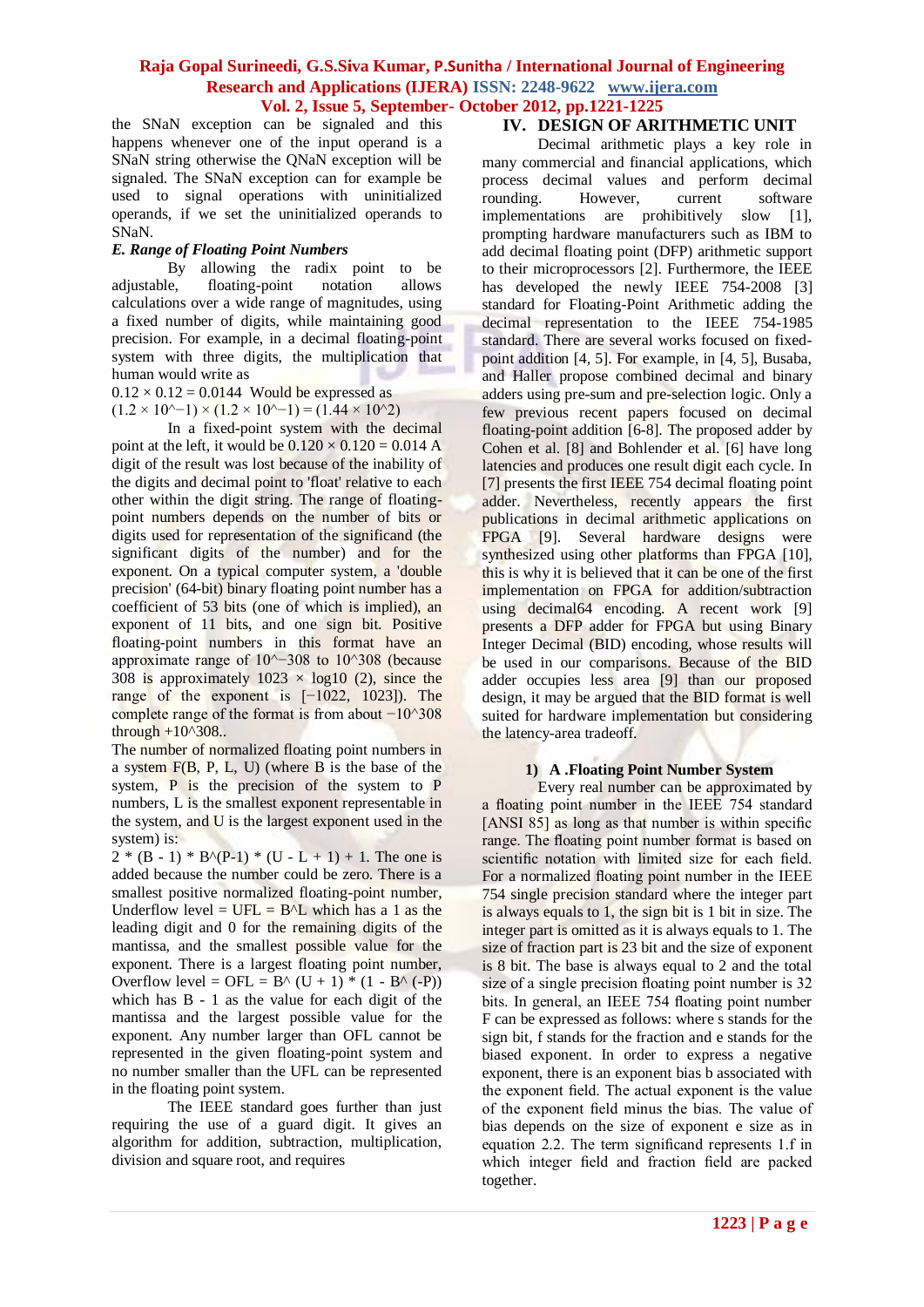| <b>Flow Summary</b>                       |                                          |
|-------------------------------------------|------------------------------------------|
| <b>Flow Status</b>                        | Successful - Thu Aug 23 16:21:23 2012    |
| <b>Ouartus II Version</b>                 | 11.0 Build 208 07/03/2011 SP 1 SJ Web Ed |
| <b>Revision Name</b>                      | qa                                       |
| <b>Top-level Entity Name</b>              | Floating top                             |
| Family                                    | Cyclone III                              |
| 4 Total logic elements                    | 8,938 / 15,408 (58 %)                    |
| <b>Total combinational functions</b>      | 8,612 / 15,408 (56 %)                    |
| Dedicated logic registers                 | 3,745 / 15,408 (24 %)                    |
| <b>Total registers</b>                    | 3745                                     |
| Total pins                                | 43 / 169 (25 %)                          |
| Total virtual pins                        | 0                                        |
| Total memory bits                         | $0/516,096(0\%)$                         |
| <b>Embedded Multiplier 9-bit elements</b> | 28 / 112 (25 %)                          |
| <b>Total PLLs</b>                         | $0/4(0\%)$                               |
| Device                                    | EP3C16F256C6                             |
| <b>Timing Models</b>                      | Final                                    |
|                                           |                                          |

Fig 2.Area utilization report.

#### **2) Arithmetic operations**

The outline of the paper is as follows. In the next Section, it is described the background information on decimal floating-point. It describes the challenge of adding decimal64 encoded numbers, and presents the technique and theory for addition and subtraction. Section 4 presents synthesis results for our proposed adder and comparisons with the adder from [9]. Finally, Section 5 presents our conclusions.



Fig 3.Architecture of FLU

In the rest of this paper, AX and BX are the significands and EAX, EBX andF EX are the exponents respectively. X is a digit that denotes the outputs of different units. The symbol  $(N)Z$  T" refers to Tth bit of the Zth digit in a number N, where the least significant bit and the least significant digit have index 0.



Fig 4.Basic modules of arithmetic operation

### **V.CONCLUSION**

 Several different representations of real numbers have been proposed, but by far the most widely used is the floating-point representation. Floating-point representations have a base b (which is always assumed to be even) and a precision p. Finally we implement all basic arithmetic operations involved in any DSP applications in Floating point .With the help of this FPU core we can do any kind of DSP applications. Here we achieve high speed of 130MHz by various pipelining stages.

#### **REFERENCES**:

- [1] M. F. Cowlishaw, "Decimal floating-point: algorism for computers," in *Proc. 16th IEEE Symp. Computer Arithmetic*, 2003, pp. 104–111.
- [2] E. M. Schwarz, J. S. Kapernick, and M. F. Cowlishaw, "Decimal floating-point support on the IBM System z10 processor," 2009, iBM Journal of Research and Development.
- [3] "IEEE Standard for Floating-Point Arithmetic," pp. 1–58, 2008, iEEE Std 754- 2008.
- [4] F. Y. Busaba, C. A. Krygowski, W. H. Li, E. M. Schwarz, and S. R. Carlough, "The IBM z900 decimal arithmetic unit," in *Proc. Conf Signals, Systems and Computers Record of the Thirty-Fifth Asilomar Conf*, vol. 2, 2001, pp. 1335–1339.
- [5] *Xilinx Inc. Virtex-5 Libraries Guide for VHDL design*, v12.1 ed., Xilinx Inc., June 2009. [Online]. Available: http://www.xilinx.com
- [6] Xilinx Inc, *DS335: Floating-Point Operator v5.0*, June 2009.
- [7] J. Thompson, N. Karra, and M. J. Schulte, "A 64-bit decimal floating-point adder," in *Proc. IEEE Computer society Annual Symp. VLSI*, 2004, pp. 297–298.
- [8] M. S. Cohen, T. E. Hull, and V. C. Hamacher, "CADAC: A Controlled-Precision Decimal Arithmetic Unit," no. 4, pp. 370–377, 1983.
- [9] A. Farmahini-Farahani, C. Tsen, and K. Compton, "FPGA implementation of a 64- Bit BID-based decimal floatingpoint